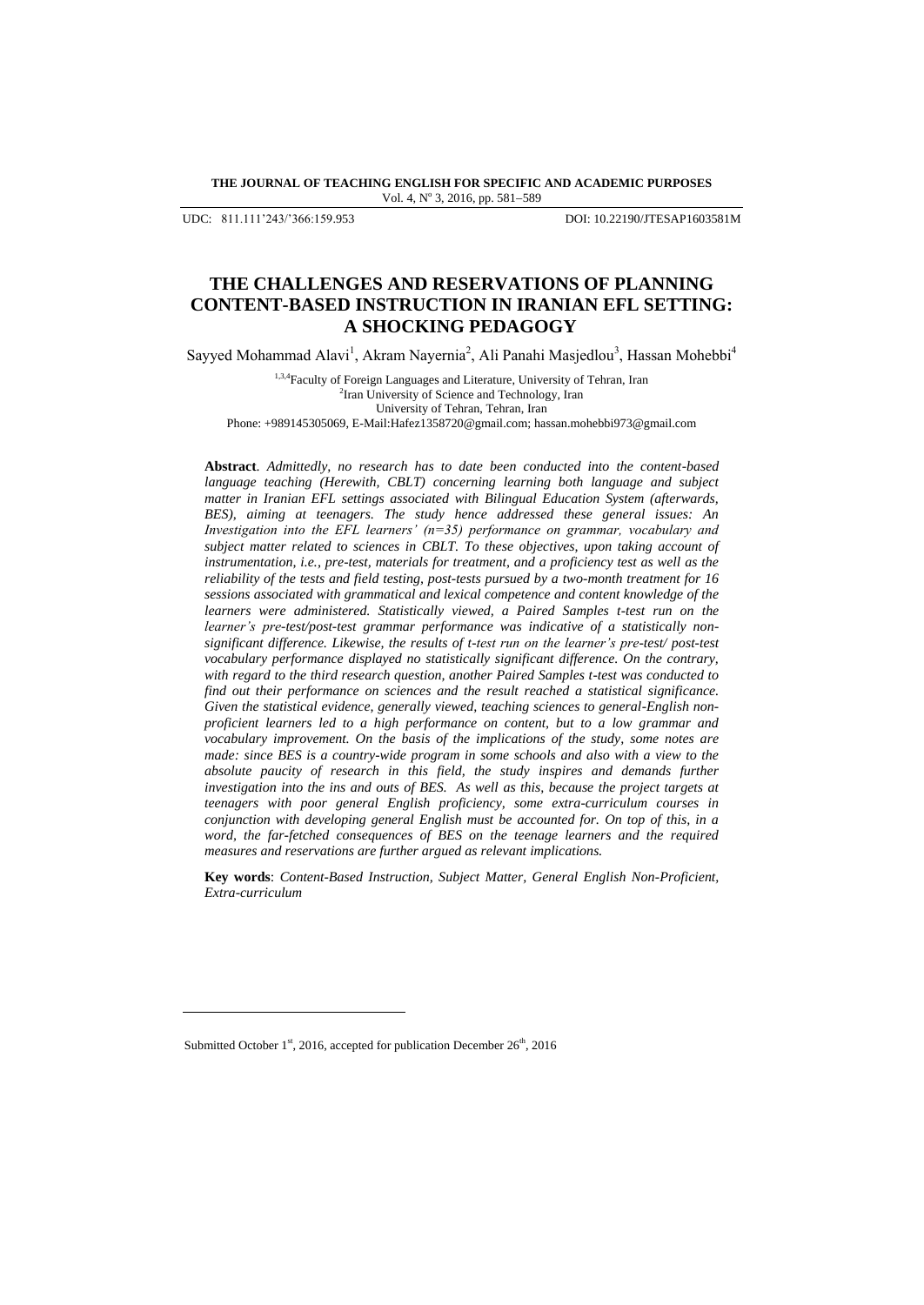#### 1. INTRODUCTION

The pedagogy of content-based language teaching (CBLT) has so far grown an issue of concern with the realization that teaching content via a second/or foreign language cannot be adequate and cannot contribute so much to language development (Lyster, 2007; Hoare, 2007; Saunders,& Goldenberg, & Gallimore, 2009). This considered, the instruction in reading in general and in ESP reading and content based instruction, particularly, is gaining more momentum (Shabani & Ghasemi,2014), so that Turner (2013) states that content and language integration is emphasized and is recognized a type of bilingual education, gaining momentum in Europe.

By definition, CBI is a type of EAP (James, 2006) and, as an umbrella term (Valeo, 2013), refers to a total body of immersion project (Cenoz, 2015). Also, in descriptive terms, content-based language teaching (CBLT), or content-based instruction (CBI), is founded on Krashen"s (1987) theory of the Monitor model and comprehensible input, thus CBLT is in line with the reality that language learning happens when students are involved in texts and activities that are meaningful to them and suitable to their needs, without openly focusing only on the linguistic forms and structures. Evidence from immersion studies (Dupuy, 2000; Lazaruk, 2007; Tan, 2011; Leung, 2016)- knowing the number of which is sort of difficult (Tedick & Wesely, 2015) and other CBLT studies conducted in a wide expanse of educational contexts (Swain, 1988, 1996; Tan, 2011; Borg, 2003) have found that learners develop fluency, functional abilities, and confidence in using their second language. Learners also demonstrate equal or higher performance levels in subject matter (Davison, 2006; Turnbull, & Lapkin, & Hart, 2001). These studies indicate that CBLT can be highly successful, especially in early immersion contexts.

Along this line, Stoller (2004) and Mohan and Huang (2002) enlarge on the pedagogical vitality of content-based agenda, stating that there lies an interface between language and content in content-based project. Along this line, Cammarata and Tedick (2012) focus more on the integration of language and culture. So, that there lies an intimate relationship between content and language is on general consensus a pedagogical basis on which CBLT is established; this closeness and intimacy is so noticeable that some researchers, e.g., Kong (2009) and Lyster (2007) state that relying on the content demands and requires language, so there should be provided some opportunities for the students to broaden and deepen their language proficiency and also, language language and content mutual interdependency should be emphasized (Gieve, & Cunico, 2012; Lyster, & Ballinger, 2011); as well as this, they follow to argue that CBLT can develop the cognitively complex academic language. By the same token, Kong (2008) and Hoare (2010) maintain that in CBLT, the teachers are required to combine content and language, as the synthesis rather than separation of both will lead to the learning of both. By the same token, Tan (2011) states that for successful learning of mathematics or science, students must first master the subject"s specific discourse, hence, there is a general consensus with a view to thinking in consonance with integrating language and subject learning into the class, as both are pedagogically significant. Therefore, within this paradigm, language and meaning can be mutually constitutive (Walker, & Tedick, 2000; Kong, 2008; Snow, & Met, & Genesee, 1989).

However, other researchers note that comprehensible input and meaningful contexts by themselves are not enough (Snow, & Met, & Genesee, 1989; Swain, 1996; Lyster, 2007; Cammarata, 2010; Richardson Bruna, & Vann, & Escudero, 2007), and they stress the need for learners to concentrate on language through form-focused instruction that includes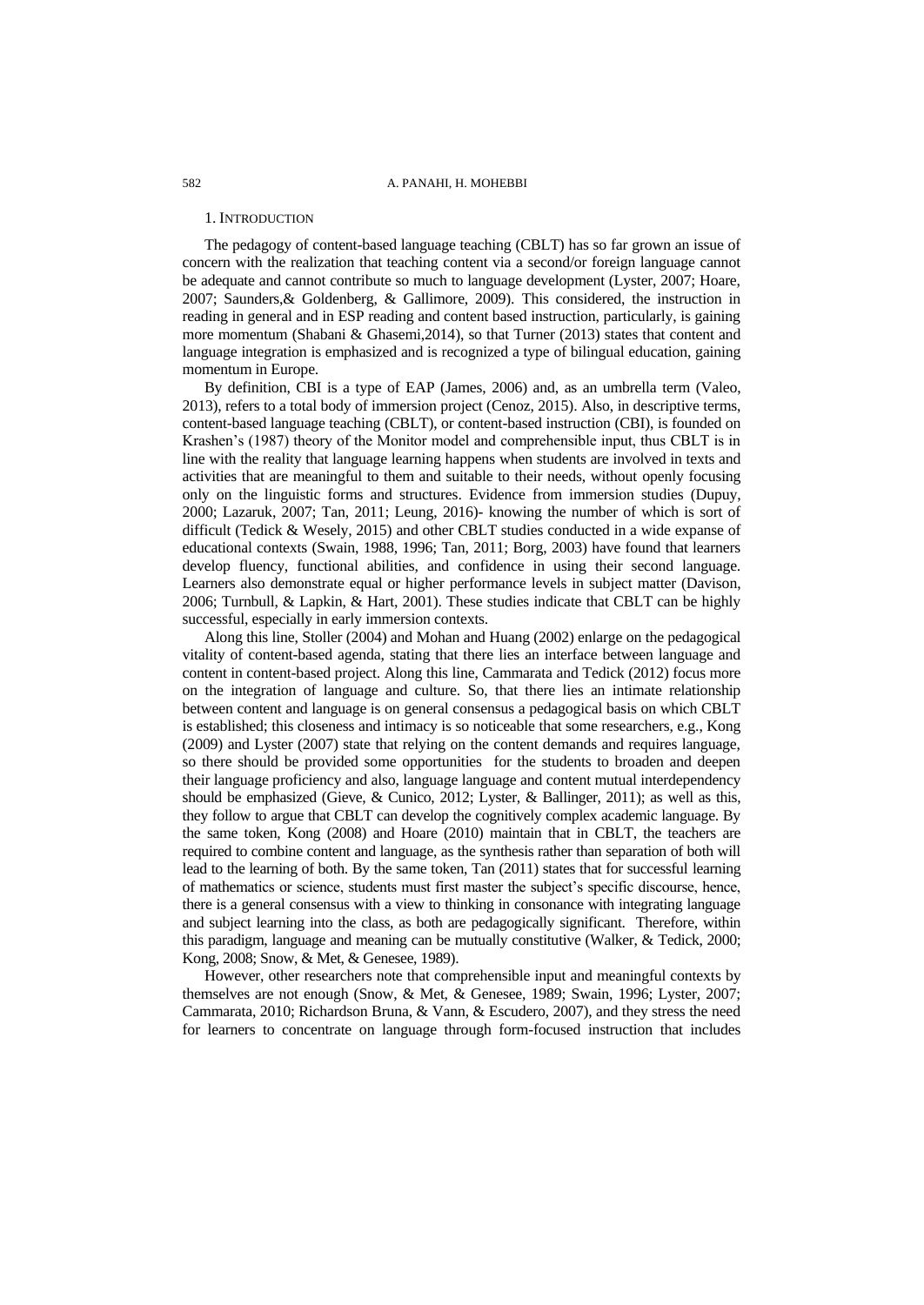awareness and practice tasks as well as corrective feedback. Moreover, for optimal student learning, language and content teachers must plan and structure language activities in content classrooms (Sato, & Kleinsasser, 1999; Snow, & Met, & Genesee, 1989; Walker, & Tedick, 2000). Some researchers (e.g., Solis, 2008; Stoller, 2004; Short, & Echevarría, & Richards-Tutor, 2011; Stoney, & Oliver, 1999; Richards, & Renandya,2002; Pajares, 1992) hold the status that the additional languages promoted by CBLT run the gamut from second and foreign languages to regional, heritage, and indigenous languages.

In support to and pursuance of reviewed literature, on 2007, with the advent of an opening ceremony in Tehran named "Bilingual Education System", there was an incredible attempt to teach sciences and math to the so-called teenagers aged 13-19 in approximately 20 provinces in Iran. The very nature of the project was praise-worthy and the result is in view of those running the program promising, but there are some reservations in the process of the project. As the author of the paper, I was one out of 90 candidates who took a 50 hour training course in association with how to teach sciences and math to the teenagers; I together with colleagues was expected to launch on instructing sciences and math in a project called content-based instruction at Bilingual Education System.

At first, disappointed, but with the perseverant pursuance and effort, and after documenting the pedagogical conceptualization of the course, I designed a research study that I hoped might cover the nature of some of the project camouflaged in drawbacks. Following the event, the perspective taken in this article differs from the one adopted in normal content-based instruction associated with adults. Thant is to say, most studies of content-based instruction have been in connection with adults" course rather than related to those aged 13-19. This is what puts the nature of the data present in the study in marked contrast to other content-based studies. A further note regarding the data follows that I have collected and analyzed the data in 2007 and due to my recent interest in content-based agenda, It occurred to me to run this paper and picture the whole reality into an investigative frame.

Grounded on the above notes, this article reports a study of how 13-19-year-old school students at Bilingual Education System go through content-based instruction, in spite of their inadequate general English proficiency. This given, there is some elaboration on the fact that how the teachers conducting CBLT, i.e., the teachers who have undertaken Teacher Training Course at Bilingual Education System, bring about cognitive engagement with content (Kong, 2009; Kong, & Hoare, 2011; Solis, 2008; Voke, 2002), in doing so, they conduct an exertion to provide the potential for the learning of academic language, i.e., language associated with science. Therefore, drawing on the data available, the following research questions are more illustrative:

- 1. Does the performance of the learners on general vocabulary develop in CBLT?
- 2. Does the grammatical competence of the learners develop as a result of CBLT?
- 3. Do the learners gain the knowledge of subject matter, i.e., science-related content, in CBLT associated with BES?

# 2. THE STUDY AND THE METHODOLOGY

The present study consisted totally of 35 test takers aged 13-19, exclusively those being at 13 or so, studying math and science in English in CBLT project; but for the purpose of the study, just the science related data were tackled. They were without any adequate general knowledge of English language. They were all my own learners; they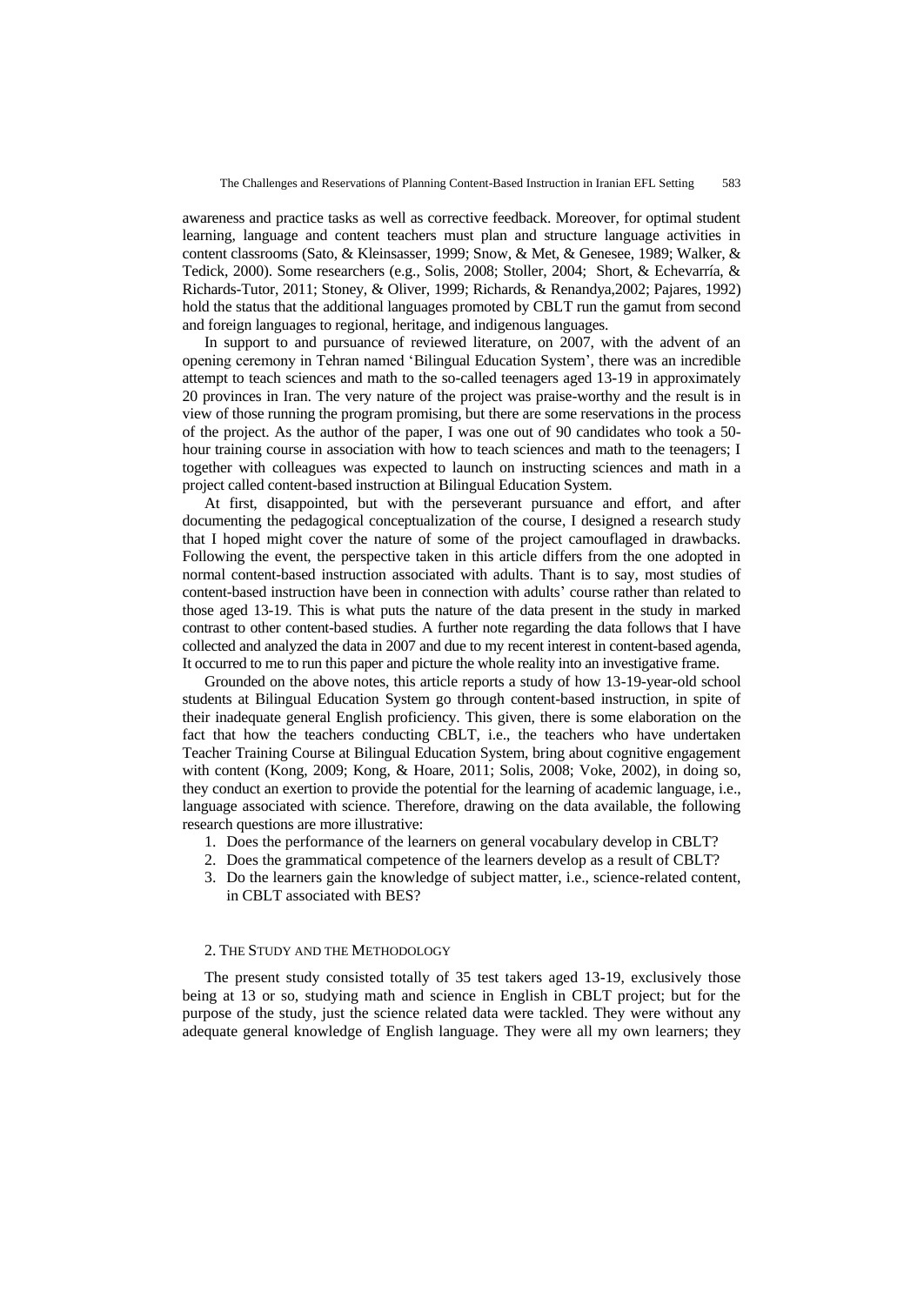### 584 A. PANAHI, H. MOHEBBI

were all incapable to read as expected, to write and infer the cognitive sense from the text, as these all need general English adequacy and are considered as drawbacks, being severely challenging to CBI project. Some of them did not even know English language alphabet well. Since they could not read accurately, they were instructed based on picture of the content-based book. I suffered too much as it was demanding cognitively to the learners and challenging to me to make them perceive what in the reading was in terms of both content and language. The class was run bilingually, in Persian and English. The intended project had five instructors, but for avoiding the effect of instruction strategy on the performance of the learners, I strove to collect the data alone in 2007.

As regards the instrumentation, a proficiency test associated with grammar, vocabulary and content, each including items were used. The grammar and vocabulary prompts were extracted from the course book instructed at CBI course called "Sciences for Bilingual Education system"; the questions were descriptive and every item was scored 2, totaling at 20. Likewise, the content questions were also extracted from the same course-book with the same number of items as grammar and vocabulary test.

On the notes related to procedure, at the outset, upon administering a proficiency test to the participants so as to place them into an appropriate level, they were treated for two months (16 sessions), two sessions a week, some instruments including proficiency test, pre-test and post-test associated with grammatical competence, general English words and content-based words. Obviously, as the treatment indicates, the study was quasi-experimental, without control group and with just experiment group associated with pretest- posttest predesign in between a treatment. A point worth citing is that the proficiency test I administered was not needed because the level of the learners was a beginning one and at this level, customarily no urgent need was felt for administering a test for placing them appropriately, but in the study for evaluative objectives it was done.

# 3. DATA ANALYSIS

As it is clear from Table 1, the descriptive statistics associated with proficiency test for the purpose of realizing the performance of the learners out of 20 on vocabulary knowledge ( $M= 4$ ; SD= 2.10), Grammar knowledge ( $M= 5$ ; SD= 3.05), and Contentknowledge ( $M = 5.5$ ;  $SD = 3.55$ ) with minimum and maximum performance on all these three tests clarified. This in mind, it grows more obvious that they had little or no gain on the items.

Table 1. Descriptive statistics on the proficiency of the teenage learners on vocab, grammar, and subject matter associated with sciences

| Proficiency Test                    | Mean |     | SD   | Minimum Maximum |
|-------------------------------------|------|-----|------|-----------------|
| Vocabulary test scored out of 20    |      | 35. | 2.10 |                 |
| Grammar test scored out of 20       |      | 35  | 3.05 |                 |
| Content-based test scored out of 20 | 55   | 35  | 3.55 |                 |

As Table 2 reveals, the run t-test on the performance of the learners before and after the treatment associated with vocabulary reached a statistically non-significant difference  $(t = -1.48; p < 0.14; \text{Mean} = 4.25 \text{ VS}$ . Mean = 4.90); the drawn conclusion pursues that, in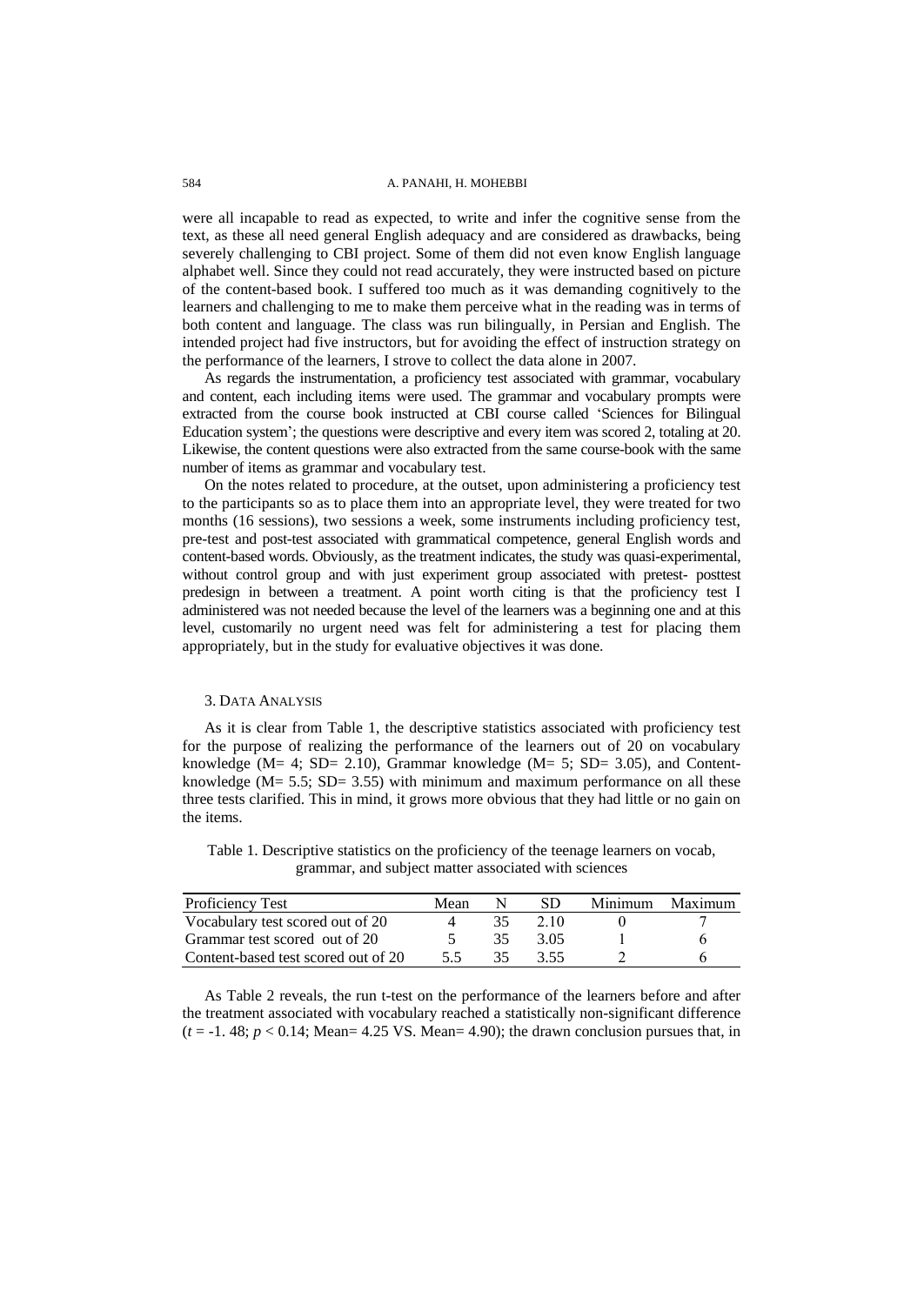CBLT, the vocabulary knowledge of the learners did not improve, so the first research question is rejected strongly.

Table 2. T-test on the vocabulary performance of the teenage learners in CBLT

| Language (Vocab) | Mean |      |         | df | Sig. (2-tailed) |
|------------------|------|------|---------|----|-----------------|
| Pre-Test         | 4.25 | 2.10 | $-1.48$ | 34 | () 14           |
| Post-Test        | 4.90 | 3.05 |         |    |                 |

Table 3. T-test on the grammar performance of the teenage learners in CBLT

| Language (Grammar) | Mean |    | SD.  |         | df  | $Sig. (2-tailed)$ |
|--------------------|------|----|------|---------|-----|-------------------|
| Pre-Test           | 5.94 | 35 | 2.77 | $-1.42$ | -34 | 0.19              |
| Post-Test          | 6 ዓ7 |    | 3.80 |         |     |                   |

In a parallel line with the findings in Table 2, as Table 3 displays, the run t-test on the performance of the learners before and after the treatment associated with grammar reached a statistically non-significant difference  $(t = -1.42; p < 0.19;$  Mean= 5.94 VS. Mean= 6.97); the drawn conclusion pursues that, in CBLT, the grammar knowledge of the learners did not improve, so the second research question is also rejected strongly. Contrary to the learners' language-related performance, they performed better on subject matter (See Table 4 below).

Table 4. T-test on the performance of teenage learners on sciences-related content in CBLT

| Subject matter | Mean  | SD      |         | df  | Sig. (2-tailed) |
|----------------|-------|---------|---------|-----|-----------------|
| Pre-Test       | 6.57  | 35 3.52 | $-1.32$ | -34 | 0.0000          |
| Post-Test      | 14.48 | 3.30    |         |     |                 |

Despite the statistical fact in Table 2 and 3, i.e., the low performance of the learners on grammar and vocabulary in CBLT, Table 4 suggests that the run t-test on the performance of the learners before and after the treatment associated with subject matter, i.e., mastering the content related to sciences, reached a statistically significant difference  $(t = -1.32; p < 0.00; \text{Mean} = 6.57 \text{ VS}$ . Mean= 14.48); the conclusion hence suggests that CBLT in BES boils down to content development and subject matter mastery.

#### 4. DISCUSSION AND CONCLUSION

The mastery of the language of mathematics and science becomes more complicated when the students are learning these subjects in a foreign language (Tan, 2011). This taken, the position taken in this study is in relation to the teenage learners, so what comes to the fore front is that the learners targeted in the present study are faced with multiple challenges in content-based instruction, however some rich result in connection with content learning rather than language, i.e., grammar and vocabulary development, has occurred. Another solid evidence for this challenge comes to play when we find the content complex and abstract.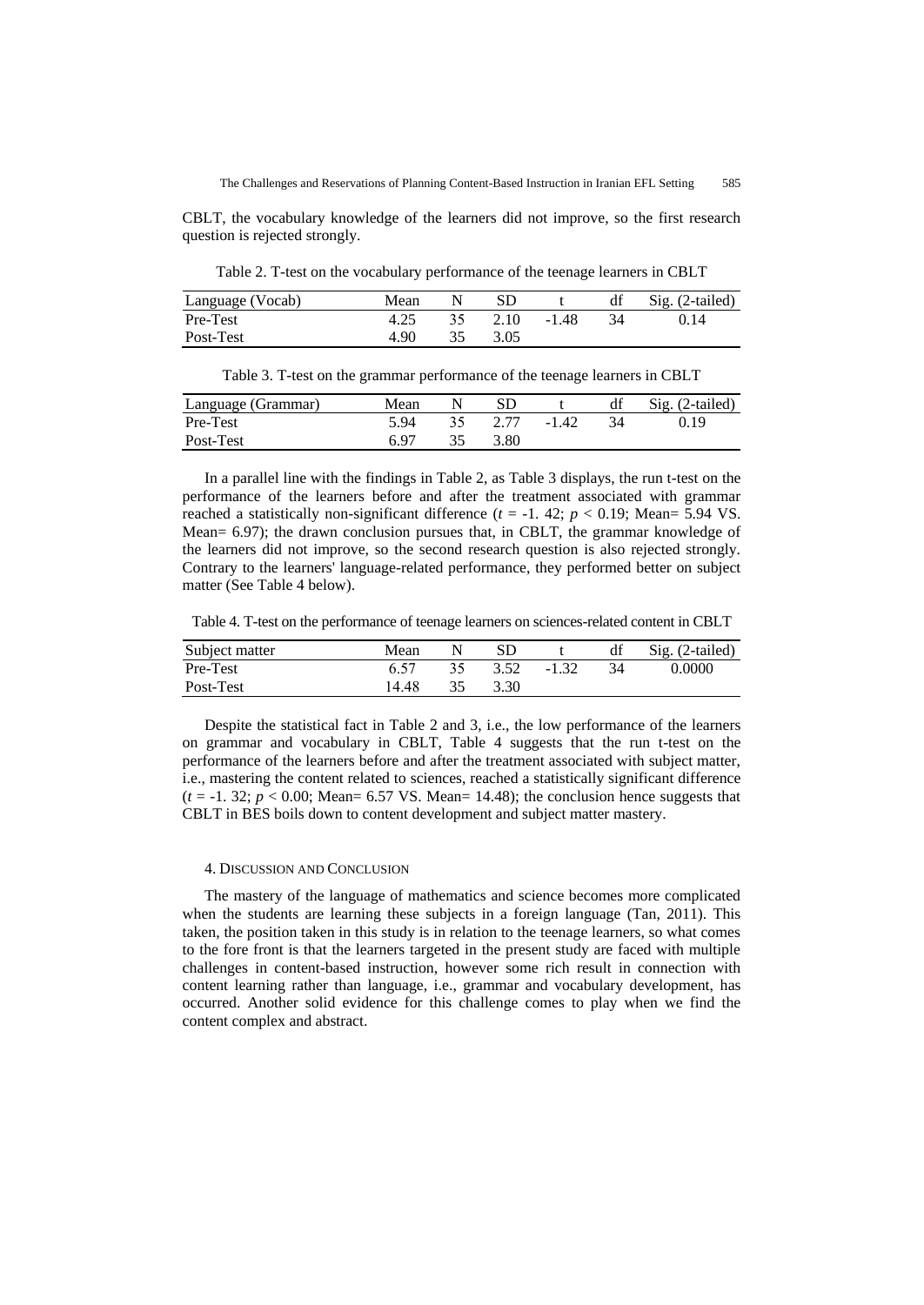# 586 **A. PANAHI, H. MOHEBBI**

Let us illustrate the point with an example. The learners aimed here are aged 13-19, exclusively 13 or so; some of them had problem with alphabet due to their age and lack of previous exposure to the required input; they had never learned the present perfect, past perfect, simple present or past simple; but, due to content necessities and circumstances, they are exposed to these unprepared-for language items. Sounds moving, doesn't it? Considering the issues of Pinnman's readability and teachability hypothesis (Richards & Renandya, 2002), how ready in general-English terms, are the learners to pursue this course? How beneficial can this CBLT be to the learners suffering from general English proficiency required for full perception of the subject matter and deep analysis of the content? As well as this, there is a need for a content teacher, in addition to a language teacher, to bring about a situation for internalizing and solidifying learners" understanding; contrary to the urgency of the need, there was no content teacher, however there lies too much promising message in connection with the possible future existence of such instructors. This was and is another drawback to CBLT in BES.

To put the point on a more tangible footing, if the teacher strives to bring about engagement to the students in CBLT by both content and language, since the inherent content is at the technical academic knowledge level, no guarantee will be promising. As it is on general consensus accepted, language and content are not separable, so the interpretation and inference of one from another should be placed on a continuum; this underscores the pivotal role played by the teachers in CBLT and highlights the urgent need for professional development to support them in meeting some of the challenges specific to CBLT. The decisive role of teachers in CBLT is therefore pinpointed in these studies, because the teachers in CBLT pedagogy can bring the potential for students" language and content development, but in the present study, the learners are deprived of language learning, but just content seems to be well-perceived. This is not enough of course, because the belief is that both content and language should be integrated and the output should be also gauged with a view to both. In this line, it is solely the pedagogy embedded in further research into the case at hand that can bring about the difference in understanding the status taken in the study, so that these all can give challenges to the status quo and also a moment of reflection can furnish some guidelines to the future trends in the field.

On a brief note, BES in Iran is targeted at the teenagers at school level; however some productive findings in connection with subject matter has been observed and the findings in the present investigation are typical of this fact, some reservations should be taken into the consideration of all instructors of the course, course designers, curriculum developers, and stakeholders involved in the project. This granted, the article offers guidance for strengthening professional development for teachers; therefore, the quality of instruction they deliver to English language learners should be triggered to the level of the learners and be interpreted to the understanding of the learners, so that the students strengthen their English language and academic outcomes.

On the recapitulated side of pedagogical implication, some reservations must be born in mind, because it is research empty, and without research into this project, i.e., CBLT in BES, there might be observed negative side-effect, because it targets at the teenagers who are not provided with required general English; of course, the content of the book has been composed as simply as possible, since the learners are not provided with general English; also, their age did not fit the cognitively demanding content of the book; its negative side-effect must also be considered and the future trend of the project must be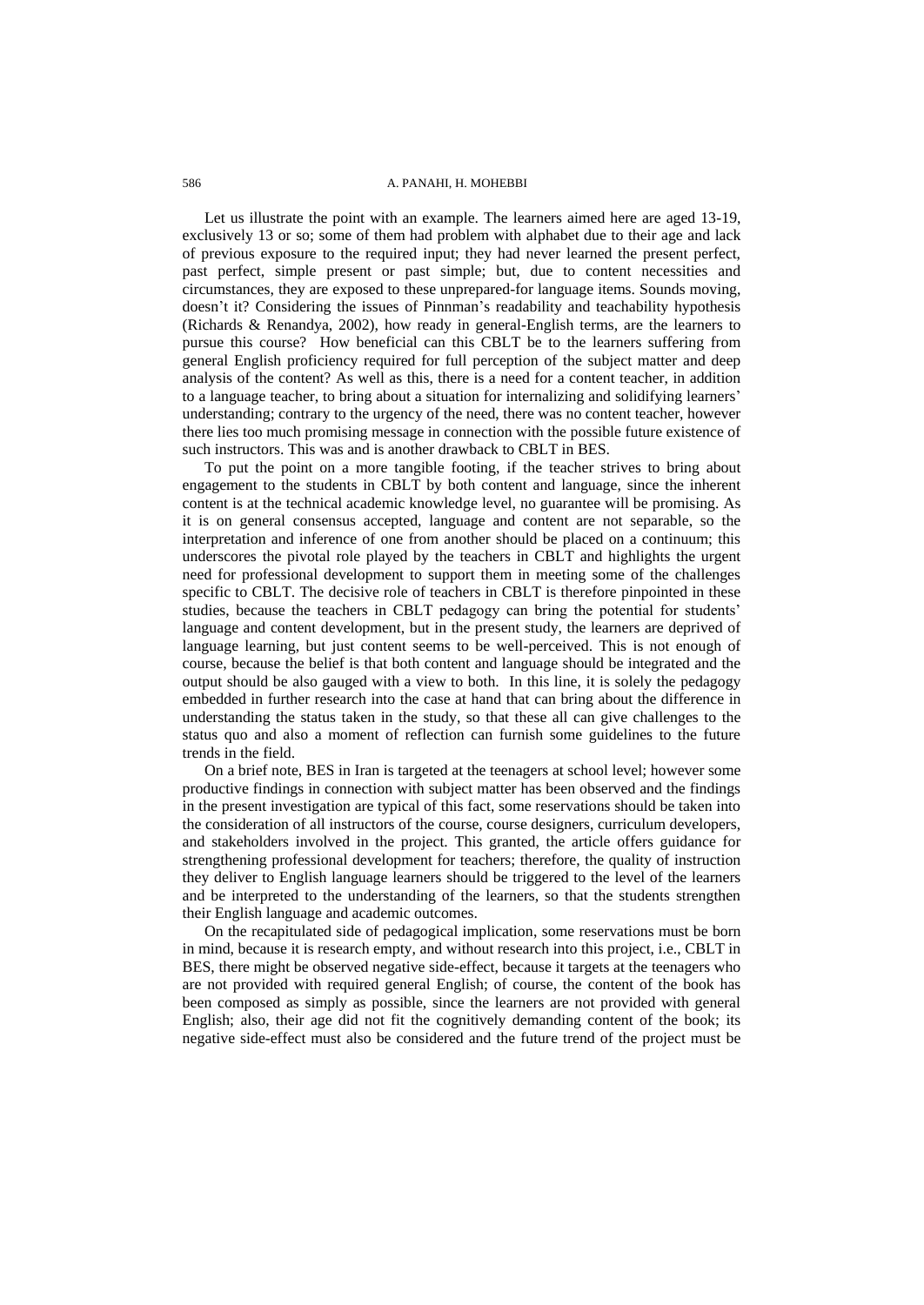accompanied by pedagogical implications associated with the to-be-conducted research into BES; these all are embedded in reservations and challenges; that is why we called the project a shocking pedagogy. The whole argument, however, runs that the net effect of the CBLT in BES in Iranian EFL context must be analyzed and welcomed and, as such, this welcome process must run with direct reference to gaining support from the research findings. We opened the research gate and other urgent investigation is also deemed to be led for promising future.

### **REFERENCES**

- Borg, S., "Teacher cognition in language teaching: A review of research on what language teachers think, know, believe and do", Language Teaching, 36 (2003), 81–109.
- Cammarata, L., "Foreign language teachers" struggle to learn content-based instruction". L2 Journal, 2 (2010), 89–118. Accessed March, 10, 2011, http://escholarship.org/uc/item/ 8g91w2r7
- Cammarata, L. and Tedick, D. Balancing Content and Language in Instruction: The Experience of Immesion Teachers. The Modern Language Journal, 12 (2012), 251-269
- Cenoz, J. Content-based instruction and content and language integrated learning: the same or different? Language, Culture and Curiculum, 28 (2015), 8-24
- Davison, C., "Collaboration between ESL and content teachers: How do we know when we are doing it right?" The International Journal of Bilingual Education and Bilingualism, 9 (2006), 454–75.
- Dupuy, B. Content-Based Instruction: Can it Help Ease the Transition from Beginning to Advanced Foreign Language Classes? *Foreign Language Annals, 33*, 2(2000)
- Gieve, S. and Cunico, S.Language and content in the modern foreign languages degree: a students" perspective, *The Language Learning Journal, 40,3* (2012), 273-291, DOI: 10.1080/09571736.2011.639459
- Hoare, P., A new revolution in China: English immersion. The ACIE Newsletter, 10  $(2007), 4–6.$
- Hoare, P., Content-based language teaching in China: Contextual influences on implementation. Journal of Multilingual and Multicultural Development, 31 (2010), 69–86.
- James, M. A. Transfer of Learning from a University Content-Based EAP Course. TESOL Quarterly, 40, 4(2006)
- Kong, S., Late immersion in Hong Kong: A pedagogical framework for integrating content-language teaching and learning. The Journal of Asia TEFL, 5 (2008), 107–32.
- Kong, S., Content-based instruction: What can we learn from content-trained teachers" and language-trained teachers' pedagogies? The Canadian Modern Language Review, 66(2009), 229–63.
- Kong, S. and Hoare, P., Cognitive content engagement in content based language teaching. Language Teaching Research, 15 (3) (2011), 307-324
- Krashen, S.D., Principles and Practice in Second Language Acquisition. Prentice-Hall: Singapore (1987).
- Lazaruk, W., Linguistic, academic and cognitive benefits of French immersion. The Canadian Modern Language Review, 63(2007), 605–28.
- Leung, P. Focus on content-based language teaching. International Journal of Bilingual Education and Bilingualism (2016), DOI: 10.1080/13670050.2015.1126987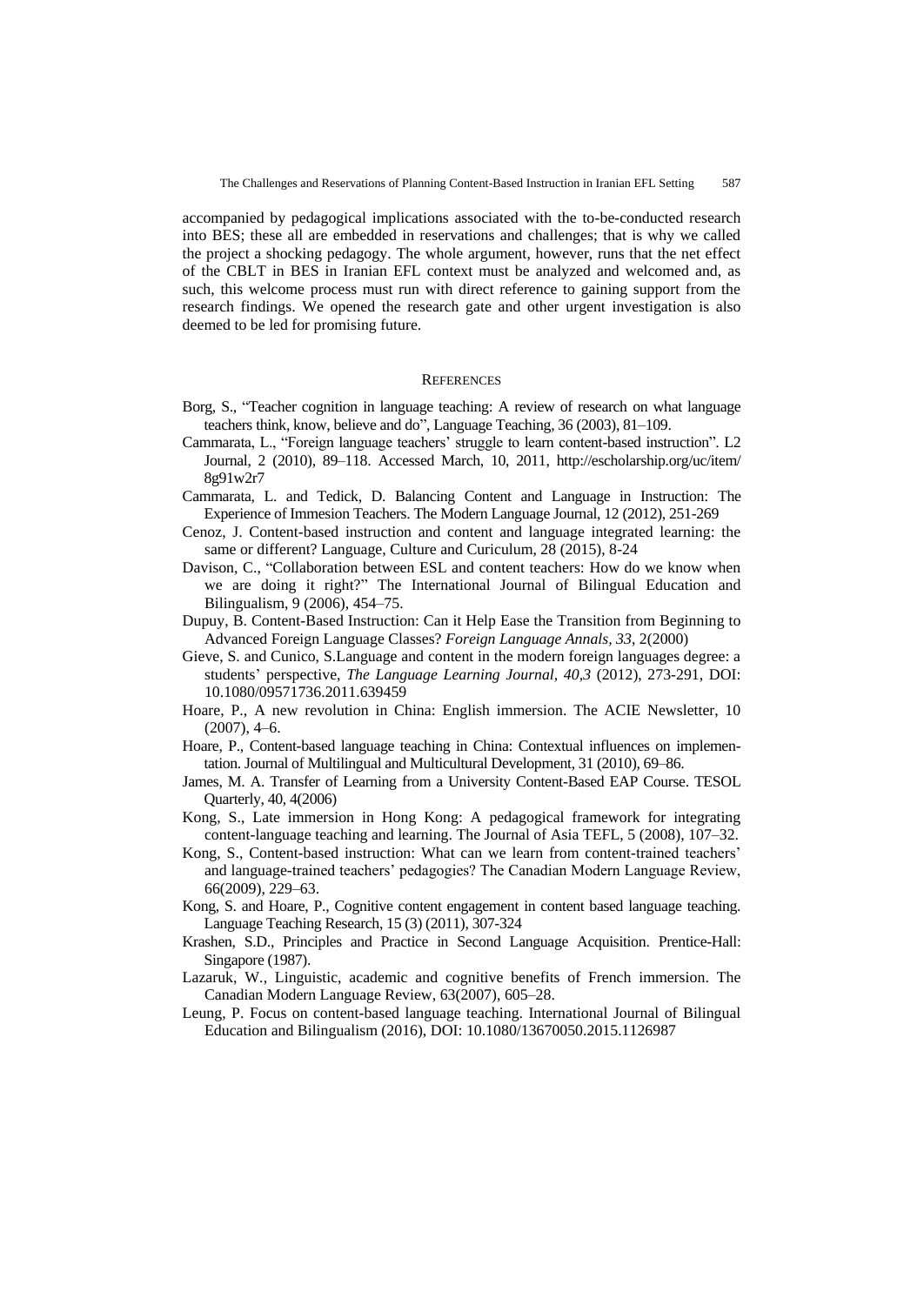- Lyster, R., Learning and teaching languages through content: A counterbalanced approach. Amsterdam: John Benjamins (2007).
- Lyster, R., and Ballinger, S., Content-Based Language Teaching: convergent Concerns across Divergent Contexts. Language Teaching Research, 15 (3) (2011), 279-288
- Mohan, B. and Huang, J., Assessing the integration of language and content in a Mandarin as a foreign language classroom. Linguistics and Education, 13 (2002), 405–33.
- Pajares, M. Teachers" beliefs and educational research: Cleaning up a messy construct. Review of Educational Research, 62 (1992), 307–32.
- Richardson Bruna, K., Vann, R., and Escudero, M., What"s language got to do with it? A case study of academic language instruction in a high school "English Learner Science' class. Journal of English for Academic Purposes, 6 (2007), 37–54.
- Richards, J.C., and Renandya, W.A., Methodology in language teaching: An anthology of current practice. Cambridge: Cambridge University Press (2002).
- Sato, K. and Kleinsasser, R.C., Communicative Language Teaching (CLT): practical understandings. The Modern Language Journal, 83 (1999), 494–517
- Saunders, W.M., Goldenberg, C.N., & Gallimore, R., Increasing achievement by focusing grade level teams on improving classroom learning: A prospective, quasi-experimental study of Title 1 schools. American Educational Research Journal, 46 (2009), 1006–33.
- Shabani, M.B., and Ghasemi, A. The Effect of Task-Based Language Teaching and Content-Based Language Teaching on the Iranian Intermediate ESP Learners' Reading Comprehension. Social and Behavioral Sciences. 98 (2014), 1713 – 1721.
- Short, D.J., Echevarría, J., and Richards-Tutor, C., Research on Academic Literacy Development in Sheltered Instruction classrooms. Language Teaching Research, 15 (3) (2011), 365-380
- Snow, C., Met, M., and Genesee, F. A conceptual framework for the integration of language and content in second/foreign language instruction. TESOL Quarterly, 23 (1989), 201–17.
- Solis, A., Teaching for cognitive engagement: Materializing the promise of sheltered instruction. IDRA Newsletter (2008). Accessed 10 March 2011, http://www.idra.org/ IDRA\_Newsletter/April\_2008\_Student\_Engagement/Teaching\_for\_Cogn itive\_Engagement (March 2011).
- Stoller, F.L., Content-based instruction: Perspectives on curriculum planning. Annual Review of Applied Linguistics, 24 (2004), 261–83.
- Stoney, S. and Oliver, R., Can higher order thinking and cognitive engagement be enhanced with multimedia? Interactive Multimedia Electronic Journal of Computer-enhanced Learning, 1(1999). Accessed March 10, 2011, Retrieved from: http://imej.wfu.edu/articles
- Swain, M. (1988). Manipulating and complementing content teaching to maximize second language learning. TESL Canada Journal, 6 (1988), 68–83.
- Swain, M., Integrating language and content in immersion classrooms: Research perspectives. The Canadian Modern Language Journal, 52 ( 1996), 529–48.
- Tedick, A., and Wesely, P.M. review of research on content-based foreign/second language education in US K-12 contexts. Language, Culture and Curriculum, 28(1) ( 2015), 25-40.
- Tan, M., Mathematics and Science Teachers' Beliefs and practices Regarding the Teaching of Language in Content Learning. Language Teaching Research, 15 (3) (2011), 325-242
- Turnbull, M., Lapkin, S., and Hart, D., Grade 3 immersion students" performance in literacy and mathematics. Province-wide results from Ontario. The Canadian Modern Language Review, 58 (2001), 9–26.